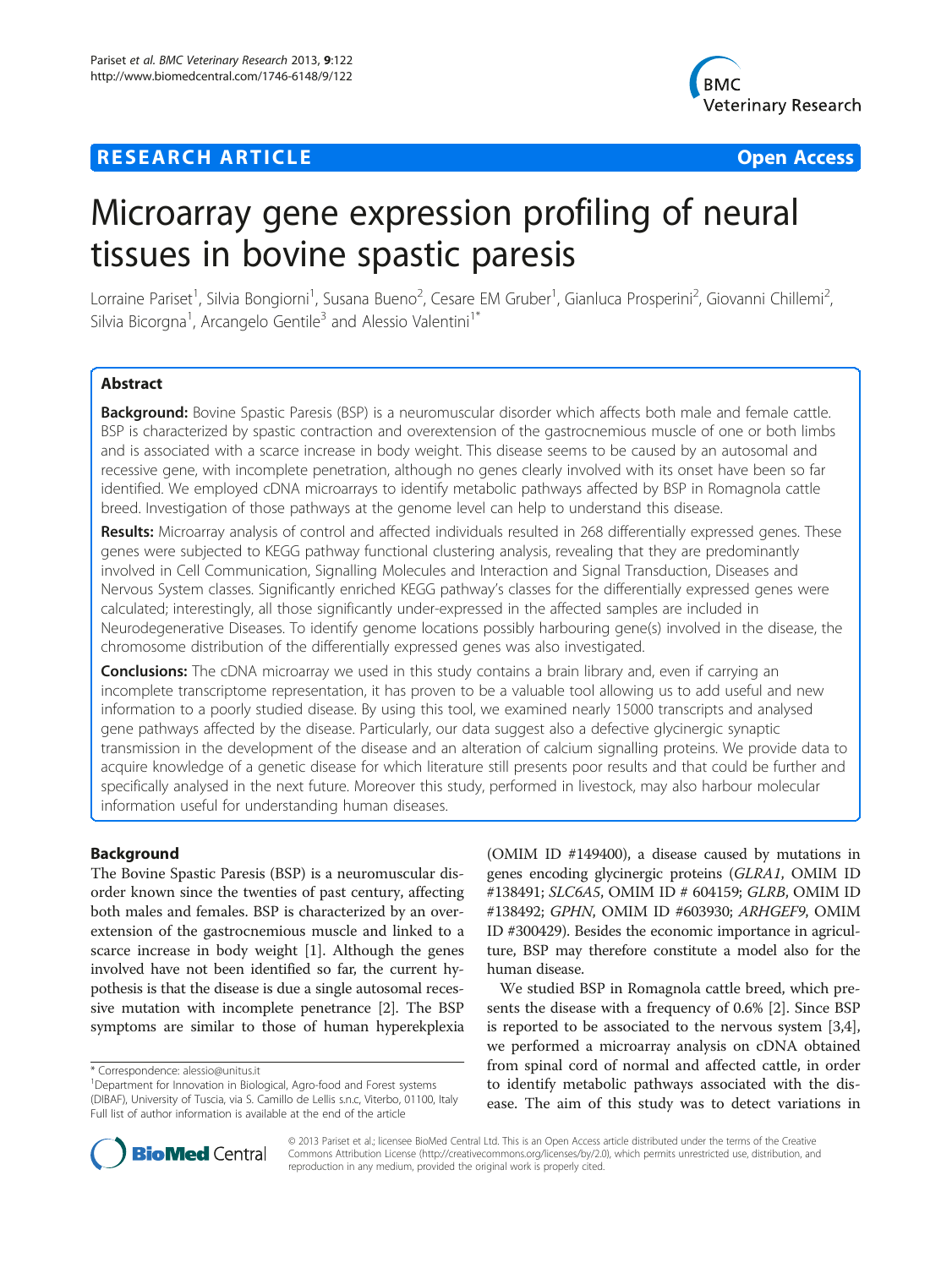gene pathways by correlating gene expression profiles of healthy and affected animals and to spot genome regions where genes responsible for the disease are more likely to map. This can help in pinpointing a number of genes potentially involved in the disease, providing suitable data for a future gene scan approach.

## Methods

#### Samples

Samples of spinal cord of affected and control individuals of Romagnola breed, males and females, were collected from C6 to L6 immediately after slaughtering and later stored in RNA (Sigma-Aldrich). We expected to find most of the genes involved in the spinal cord, being the disease linked to the nervous system [\[3,4](#page-6-0)]. The experimental work was approved by the Animal Ethics Committee of CRA, Italy, in accordance with local ethical requirements. Total RNA was extracted from 250 μg tissue samples by homogenization in QIAzolLysis Reagent (Qiagen) and according to RNeasy Lipid kit (Qiagen) protocol. After purification, RNA integrity was determined spectroscopically (GeneQuantpro, Amersham Pharmacia Biotech) and by gel electrophoresis. Only RNA with A260/280 and A260/230 ratios above 1.8 was used for amplification. RNA was quantified using a DTX 800 Multimode Detector (Beckman Coulter) using quant-it kit (Invitrogen). For microarray analysis, RNA aliquots of 4 controls and 4 affected samples were pooled to reduce the template needed and to exclude differences in expression due to individual variation and not related to BSP [[5\]](#page-6-0). For qRT-PCR, individual RNA samples from the same animal and tissue samples were quantified as described above and used for the amplification.

#### Microarray experiments

Microarray slides, containing about 15 k cDNA replicated twice, were obtained by ARK genomics (The Roslin Institute & R(D)SVS, University of Edinburgh, Scotland). They were chosen for containing spots from a bovine brain library [\[6](#page-6-0)], a bovine monocyte library [\[7](#page-6-0)] and 979 control spots (landing lights, blank, salmon sperm, housekeeping genes). As stated in the previous section, the disease is likely to be linked to the nervous system [[3,4\]](#page-6-0). Within each slide all spots are printed in duplicate; the experiment included two technical replicates; in each replicate two slides were duplicated in a dye-swap experiment [[8\]](#page-6-0). We subsequently obtained a total of 8 replicates per cDNA spot. Inverse transcription was realized by SuperScript Indirect cDNA Labelling System (Invitrogen). Fluorescently-labeledcRNA was prepared using the 3DNA Array 900 MPX Cy3/Cy5 Kit (Genisphere), according to the manufacturer's protocol. Pooled cDNA probes of 4 control and 4 affected animals were hybridised onto each bovine cDNA slide, according

to Genisphere's instructions. In short, 2 μg of total RNA was reverse transcribed using RT dT primer. Then, the cDNA and the fluorescent 3DNA reagent were hybridized to the microarray in succession. The fluorescent 3DNA reagent (Cy3 and Cy5) hybridize to the cDNA by a "capture sequence" complementary to a sequence on the 5' end of the RT primer. Hybridization was performed at 60°C for 16 hours in a hybridization oven with shaking. Upon hybridization, microarrays were washed and dried according to the Genisphere's instructions and fluorescence measurements were performed using a ScanArrayLite (Perkin Elmer) laser scanner.

#### Quantitative real time PCR

RNA from the same animal and tissue samples were used to validate the microarray data. 1 μg of total RNA from affected and control samples was reverse transcribed into cDNA using a blend of oligo-dT and random hexanucleotides and the QuantiscriptReverse Transcriptase (Quiagen). cDNA was transcribed in pools, using two control and two affected samples. Before making the qRT-PCR, a PCR was performed on all cDNA samples to assess the quality of the cDNA. A standard curve was generated using serial dilutions of the cDNA to calculate the efficiency of amplification. Real-time quantitative PCR was set up for three genes (ATP6V01, S100A12 and BCL2L1). Primer pairs, designed using primer3 [[9\]](#page-6-0), are listed in Additional file [1](#page-5-0): Table S1 and are derived from publically available bovine ESTs. qRT-PCR was performed with the Brilliant II SYBR Green qRT-PCR kit (Stratagene, Agilent technologies) and using a Stratagene Mx3005P (Stratagene). Amplification results of affected samples were calibrated against those of controls to obtain the differences in gene expression. All results were normalized to ß-actin. Three biological replicates and two technical replicates were performed for each gene investigated.

## Polymerase chain reaction (PCR) conditions and sequence analysis

PCR primers for ATP2A1/SERCA and SLC6A5 (Additional file [1:](#page-5-0) Table S1) were designed using primer3 [\[9](#page-6-0)] from the sequences available in Genbank (ATP2A1 NC\_007326.4; SLC6A5 NC\_007330.4) to amplify genomic fragments including mutations in the exons 6 and 16 for ATP2A1 and in exons 3 and 4 for SLC6A5. Each polymerase chain reaction (PCR) was performed in a total volume of 20 μl containing 20 ng of genomic DNA, 1.0 pMol of each primer, 10 μl of BioMix (Bioline) composed by BIOTAQDNA Polymerase and 2 mM of dNTPs, on a PTC-100TM Peltier Thermal Cycler (MJ Research). A 5 minutes denaturation step was followed by 34 cycles of denaturation at 94°C (30 sec), annealing at 59°C (30 sec) and extension at 72°C (1 min); the final extension step was carried out at 72°C for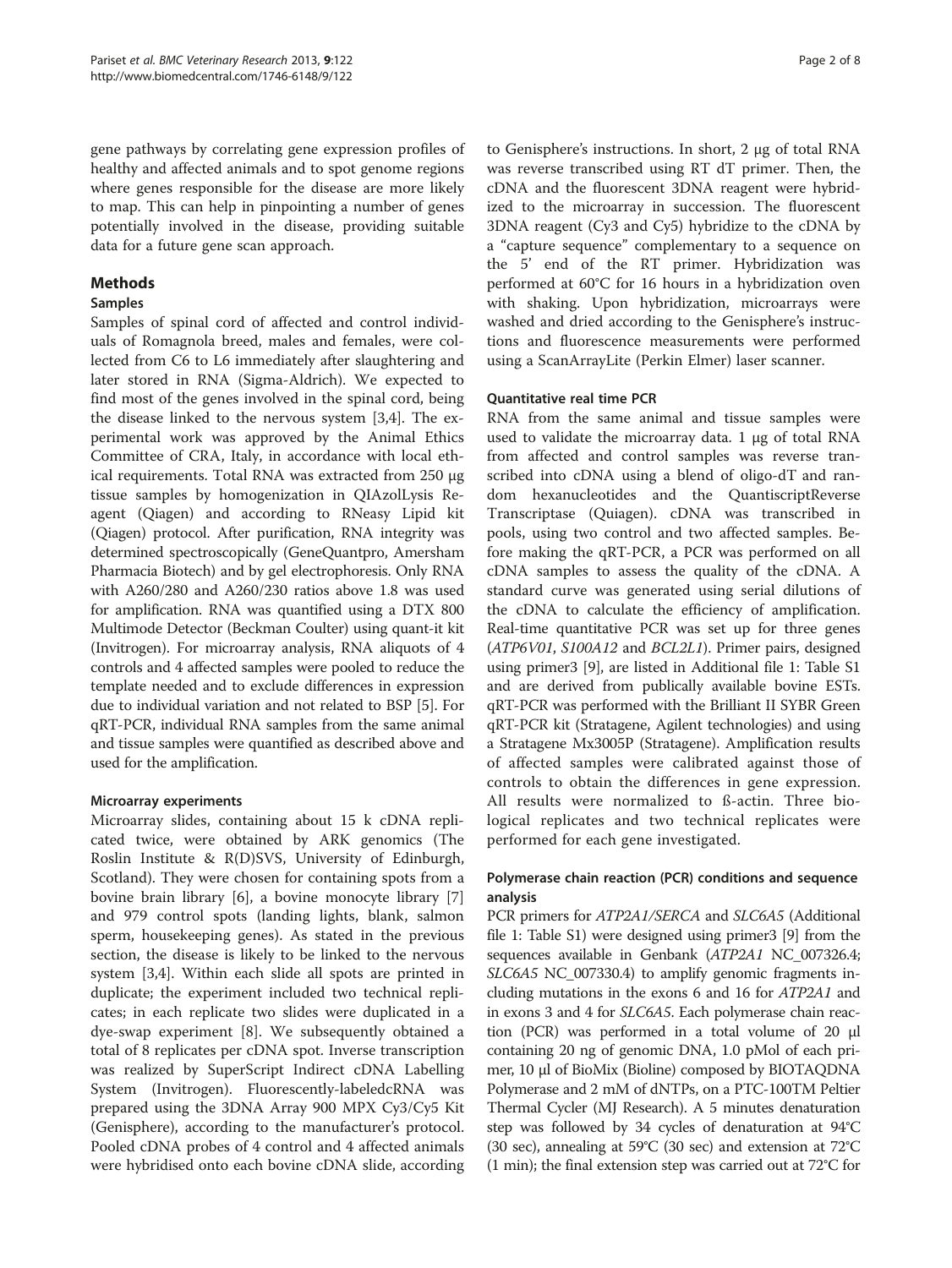<span id="page-2-0"></span>5 minutes. PCR products were purified through ExoSap-IT (USB Corporation) to remove residual primers and dNTPs and used as templates for forward and reverse sequencing reactions. Sequencing was performed using a ceq8800 sequencer using DTCS QuickStart Kit and purifying with AgencourtCleanSEQ 96 (Beckman Coulter), according to manufacturer instructions. Sequences were aligned with Bioedit software [\[10](#page-6-0)].

#### Data analysis

Images were obtained by a ScanArrayLite (Perkin Elmer) laser scanner using Spotfinder software (TIGR). cDNA spots were automatically segmented, total foreground and background intensities of the two dyes were calculated for each spot. The spots were flagged by the software when they exhibited poor hybridization signals or when they were saturated. Spots with signal to background ratio below 1.5 were filtered out, together with flagged spots. Data systematic bias was removed by applying the dye-swap normalization [[8,11\]](#page-6-0) that uses the reverse labelling in the microarray replicates and the lowness normalization [\[12,13\]](#page-6-0). The subtraction of the local spot background signal from the foreground signal was done according to the method developed by Scharpf and coauthors [\[14](#page-6-0)]. To establish the significance of the differential expression for each probe the t-test, was used, correcting p-values for multiple tests [[15](#page-6-0)]. Finally, only genes with absolute value of the fold change at least 2.0 and a p-value < 0.05 were considered.

KEGG pathways were retrieved for all slide genes [\[16-18](#page-6-0)].

Real Time data were analysed using the accompanying MxPro software (Stratagene). Relative expression of each gene for each sample was calculated by comparing Ct values of the target gene with Ct values of the ß-actin constitutive gene product. T-test was performed in order to assess the statistical significance of the RT-PCR results.

#### Functional analysis

Functional analysis of gene lists was performed using the set of web-based functional annotation tools DAVID v6.7 [\[19,20\]](#page-6-0). The clustering tool was first used to check slide genes coverage and then to compare DEG pathways with the genes spotted on the slide. Furthermore hypergeometric test was computed to compare distribution in C1 class of KEGG pathways with genes spotted on slide. Then, DAVID tool was used to look for functional enrichment for genes over- and under-expressed more than two-fold in our samples. The statistical significance of the enrichment for the KEGG pathways of interest was computed by DAVID using the Fisher Exact test. KEGG pathway was selected as the functional annotation category for these analysis, assuming minimum number of genes for the corresponding C3 term (Count

Threshold) = 2 and maximum EASE Score (modified Fisher P-value Threshold) = 0.005 for enrichment analysis, and  $CT = 1$  and  $PT = 1$  for DEGs versus total genes on slide.

#### Results

#### Differentially expressed genes

To identify genes possibly involved in BSP development, we performed an experiment using a bovine cDNA microarray by hybridising cDNA of affected and control Romagnola samples. Differentially Expressed Genes (DEGs) were identified using t-test statistics. A p-value <0.05, corrected for multiple tests, and an absolute Fold Change value ( $|FC|$ ) ≥2.0 were used as criteria for the identification of DEGs. After filtering, 268 genes were found significantly over/under expressed in affected animals versus healthy controls; DEGs were annotated on Btau\_4.0 version of the bovine genome, see Additional file [2:](#page-5-0) Table S2. The search in genomic databases was repeated several times during manuscript preparation to include sequences recently added in NCBI. The data have been deposited in NCBI Gene Expression Omnibus (GEO,<http://www.ncbi.nlm.nih.gov/geo/info/linking.html>) and are accessible through GEO, series accession number GSE25243. To validate microarray results, the expression of three genes (ATP6V01, S100A12 and BCL2L1), significantly over-expressed in affected samples, were tested by Quantitative Real Time PCR (qRT-PCR). The qRT-PCR data confirmed that the genes were significantly overexpressed in affected with respect to control samples (Table 1).

In the affected samples we observed a over-expression of the following genes: ATP6V0E1 which is involved in Oxidative Phosphorylatin pathway (FC 81.25); CATHL1 (FC 21.65) which is linked to Organismal Systems and Infectious Diseases pathway; the calcium binding protein S100A12 (FC 23.71) which is involved in the Calcium Signalling pathway; the HIST2H2AC (FC 5.90) which is involved in the Immune System Disease class; and the ATP/GTP binding protein-like gene AGBL5 (FC 3.67). Under-expression in affected samples was less marked (minimum value of FC -3.3). Among the under-expressed genes we observed the chromatin regulator SMARCA5  $(FC -2.92)$ ; the transcription factor *CREBZF*  $(FC -2.83)$ . The Rho GDP dissociation inhibitor (GDI) alpha (ARHGDIA) is under-expressed in affected samples

Table 1 Comparison of microarray and qRT-PCR results

| Gene                             | <b>Microarray</b> | qRT-PCR |       |         |  |
|----------------------------------|-------------------|---------|-------|---------|--|
|                                  | FC                | P value | FС    | P value |  |
| $BCI$ 21 1                       | 234               | 0.0377  | 10.24 | 0.00017 |  |
| S <sub>100</sub> A <sub>12</sub> | 2371              | 0.0055  | 15.76 | 0.00022 |  |
| ATP6V01                          | 81 29             | 0.0008  | 6.30  | 0.01775 |  |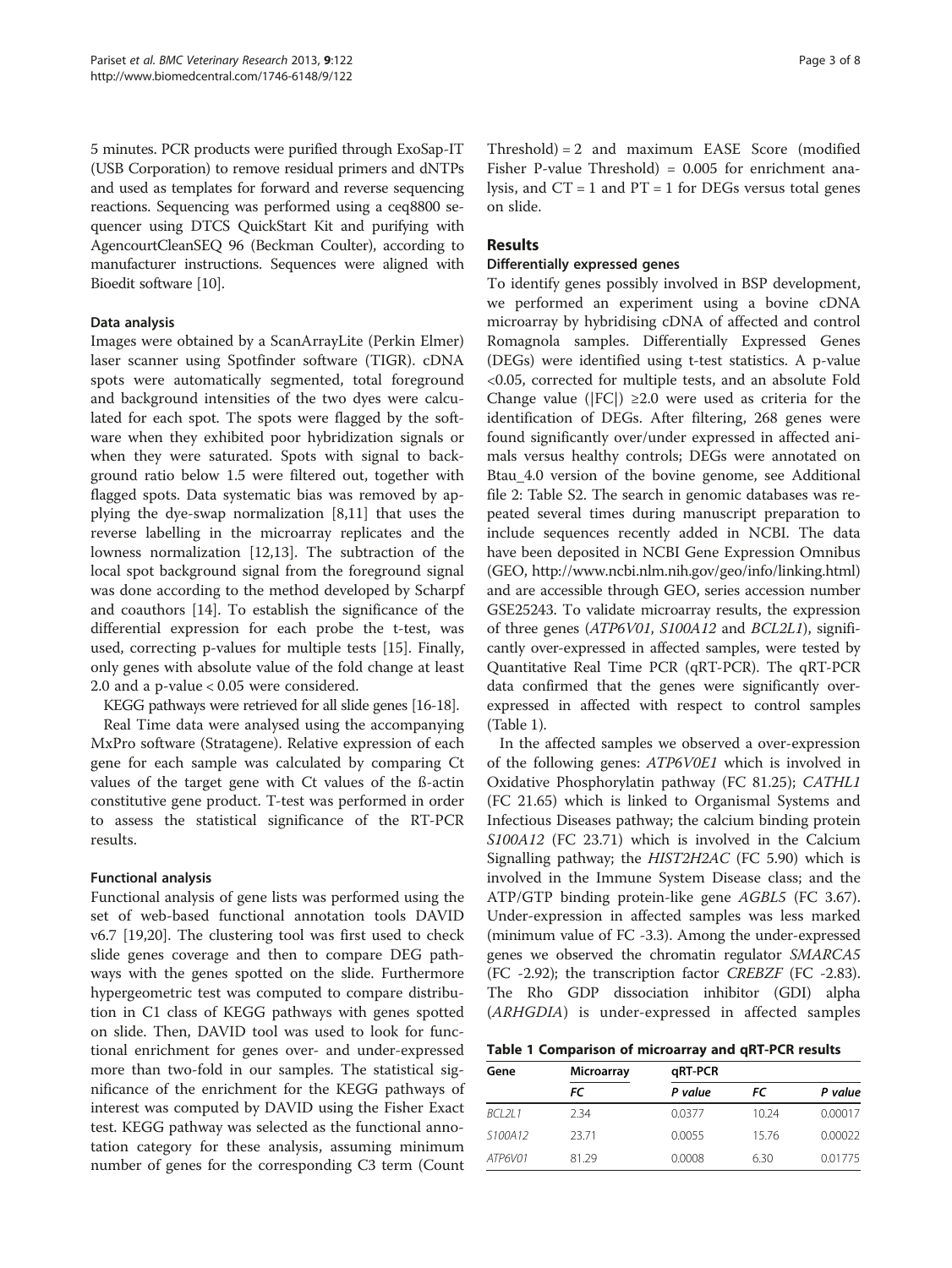(FC -2.185). Two neurotransmitter transporters (SLC41A3, FC 2.361; SLC25A20, FC -2.191) and one organic anion transporter of the solute carrier family (SLCO1A2, FC -2.414) resulted altered in affected animals. Moreover, in affected samples we observed the over-expression of GRINA (FC 1.97) and SLC6A9 (FC 1.9), two genes involved in glycinergic synaptic transmission. The GFAP gene, encoding for the glial fibrillary acidic protein, was also overexpressed in affected animals (FC 2.60). The NR4A2 (FC 3.06) gene, a nuclear receptor family protein associated with dopaminergic dysfunctions, was over-expressed in affected animals.

We investigated the distribution of the DEGs in the bovine genome (UMD3.1 version). All Bos taurus chromosomes (BTAs) harbour differentially expressed genes; and a 30% percentage of them, is found in chromosomes 2, 3, 5, 7 and 18. We found over- and under-expressed gene clusters in narrow regions on BTA3, BTA5, BTA18 BTA21 and BTA22. Anyway, we have computed the  $\chi$ 2 statistics and we have not found any significant clustering of DEGs in these specific regions.

#### Gene expression and KEGG analysis

The Kyoto Encyclopedia of Genes and Genomes (KEGG) database was used to link microarray results to KEGG pathways to their relative C1, C2 and C3 classes (Table 2). Of the 268 DEGs in the microarray experiment, 195 were annotated sequences, linked to KEGG pathways and to their relative classes; 29 represented unidentified transcripts and 22 encoded for proteins with poorly known or unknown function. The NCBI webbased functional annotation tool DAVID v. 6.7 (Database for Annotation, Visualization and Integrated Discovery) was used to investigate functional associations of gene expression changes among differentially expressed genes [\[21\]](#page-6-0).

This clustering tool was first used to check if all the spotted genes from the libraries were uniformly scattered across functional classes, showing a good representation of KEGG Pathways C1 class distribution. The frequency of all genes on the slide and of DEGs (Figure [1](#page-4-0)) showed that, in KEGG C1 class, the two distributions are significantly independent (P < 0.001).

DAVID was used to analyse genes more than two-fold over- and under-expressed in our samples. Significant functional clustering of affected animals versus healthy controls in KEGG pathways is presented in Table 2. The 109 over-expressed genes belong to Cell Communication, Signaling Molecules and Interaction, Signal Transduction, Cancers and Nervous System C2 classes. Among the 86 genes under-expressed, the Neurodegenerative Diseases KEGG pathway C2 class results the only significant pathway in affected samples.

Two interesting C3 classes, the Amyotrophic Lateral Sclerosis (ALS) and the Neurotrophin signalling pathway are significantly enriched (see [Functional analysis](#page-2-0) in Methods). The Amyotrophic Lateral Sclerosis belongs to the C2 class of Neurodegenerative Diseases and includes the under-expressed genes DERL1, NEFH and NEFL. The significant genes belonging to the Neurotrophin signalling pathway (a C2 class of Nervous System) are AKT2, ATF4, BAD, CAMK2A and SH2B3. In addition, we observed under expression of NDUFB2 (FC -2.24) and TRAPPC4 (FC -2.82) genes which have a role in postsynaptic membrane trafficking and are differentially expressed in Parkinson's disease pathway [\[22\]](#page-6-0). The BAD, NEFH, NEFL and DERL1 genes are also involved in Huntington's disease pathways. The Amyotrophic Lateral

| Table 2 Significantly enriched KEGG pathway's classes for the 109 genes with over-expressed expression and for the |
|--------------------------------------------------------------------------------------------------------------------|
| 86 genes with under-expressed expression in affected animals versus healthy controls (Count threshold =2, EASE     |
| threshold $= 0.05$ )                                                                                               |

|                 | C1 class                                   | C <sub>2</sub> class                   | C <sub>3</sub> class                   | Genes                                                              | p-value |
|-----------------|--------------------------------------------|----------------------------------------|----------------------------------------|--------------------------------------------------------------------|---------|
|                 | Cellular Processes                         | Cell Communication                     | Focal adhesion                         | LOC518180, COL4A2, COL1A2,<br>PRKCG, LAMC2, BAD, THBS1, AKT2       | 0.0005  |
|                 | Human Diseases                             | Cancers                                | Pathways in cancer                     | LOC518180, DVL2, COL4A2, PRKCG,<br>LAMC2, BCL2L1, BAD, AKT2, DAPK1 | 0.0021  |
|                 | Organismal Systems                         | Nervous System                         | Neurotrophin<br>signaling pathway      | LOC518180, ATF4, SH2B3, BAD,<br>CAMK2A, AKT2                       | 0.0021  |
| over-expressed  | Environmental<br>Information<br>Processing | Signaling Molecules<br>and Interaction | ECM-receptor<br>interaction            | COL4A2, SDC1, COL1A2, LAMC2,<br>THBS1                              | 0.0027  |
|                 | Fnvironmental<br>Information<br>Processing | Signal Transduction                    | ErbBsignaling<br>pathway               | LOC518180, PRKCG, BAD, CAMK2A,<br>AKT <sub>2</sub>                 | 0.0031  |
|                 | Human Diseases                             | Cancers                                | Chronic myeloid<br>leukemia            | LOC518180, BCL2L1, BAD, AKT2                                       | 0.020   |
| under-expressed | Human Diseases                             | Neurodegenerative<br><b>Diseases</b>   | Amyotrophic lateral<br>sclerosis (ALS) | DERL1, NEFH, NEFL                                                  | 0.016   |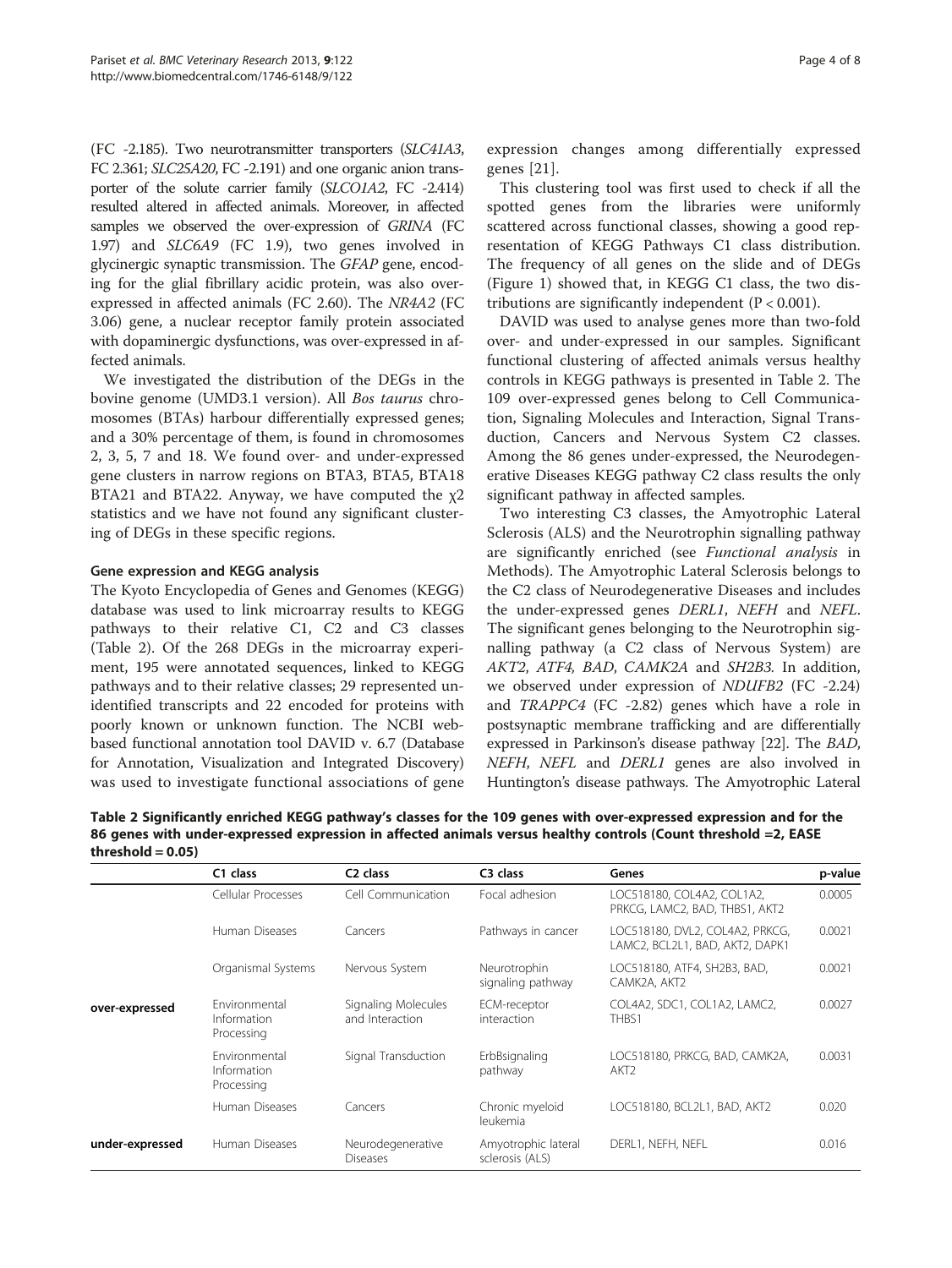<span id="page-4-0"></span>

Figure 1 Gene clusters. Comparison of clustering between the 195 over- or under-expressed DEGs ( $|FC| \ge 2$ ) and the annotated genes on the slide, was assessed using the NCBI DAVID tool. C1 Class KEGG Pathway was selected as the annotation category for clustering.

Sclerosis, the Huntington's and the Parkinson's disease pathway pathologies present symptoms partially resembling to BSP's ones.

#### ATP2A1/SERCA1 and SLC65 variants causative of BSP in some cattle breeds are not involved in Romagnola BSP

Recently, two genes were associated to other cattle diseases quite similar to spastic paresis: the ATP2A1/ SERCA1 gene which encodes for a calcium-transporting ATPase and the SLC6A5 gene which encodes a presynaptic glycine transporter. In Belgian Blue and in Chianina cattle breeds, the ATP2A1/SERCA1 gene was found to be implicated in the Congenital Muscular Dystonia 1 (CMD1, a disorder of muscle function caused by defects in the  $Ca^{2+}$  pump) and in the Congenital Pseudomyotonia [[23-26](#page-6-0)]; while the SLC6A5 gene was found to be linked to the Congenital Muscular Dystonia 2 (CMD2) [[23\]](#page-6-0). Since in the cDNA microarray we used, these genes were not included, we sequenced regions harbouring the polymorphic sites in the exons 6 and 16 of ATP2A1 [[26\]](#page-6-0) and in the exons 3 and 4 of SLC6A5 [[23\]](#page-6-0). Both affected and control samples were monomorphic at the examined sites, therefore we can exclude that BSP in Romagnola was caused by the described mutations leading to CMD1 or CMD2 in Chianina and Belgian Blue breeds.

## **Discussion**

The identification of causative genes associated with a disease is a complex task requiring gathering of genomewide information. The assessment of the expression of thousands of genes simultaneously may pinpoint the metabolic pathways affected by causative mutation(s) in order to focus on a small set of target genes.

We have tried to assess the metabolic pathways affected by the spastic paresis in Romagnola cattle breed, which presents this disease at quite a high frequency [\[2](#page-6-0)], using microarrays. The cDNA microarray we used in this study contains a brain library and, even if carrying an incomplete transcriptome representation, it has proven to be a valuable tool allowing us to add useful and new information to a poorly studied disease. Today, it is possible to prepare custom microarrays [[27\]](#page-6-0), while direct sequencing of transcripts by high-throughput sequencing technologies (RNA-Seq) would probably make possible to expand microarray investigation. However by using microarray tool, we analyzed 15 K genes with the aim to acquire knowledge of a genetic disease for which the current literature only provides scant results.

Results on metabolic pathways support an alteration of the Neurodegenerative Diseases and Nervous system C2 classes with the most frequently associated differentially expressed genes in the BSP (BAD, NEFH, NDUFB2, DERL1, NEFL). Moreover, the ATP6V0E1 gene, encoding for a lysosomal H + -transporting ATPase, showed the strongest signal (FC 81.29) on microarrays and together with *NDUFB2*, is involved in intracellular processes and is linked to Oxidative Phosphorylation pathway. PRKCG is a member of the protein kinase C (PKC) gene family, whose members phosphorylate a wide variety of protein targets and are known to be involved in diverse cellular signalling pathways. Defects in this protein have been associated with neurodegenerative disorder spinocerebellar ataxia-14 [[28](#page-6-0)].

Four calcium binding proteins involved in Calcium Signalling pathway, S100A12, S100A11, S100A8 and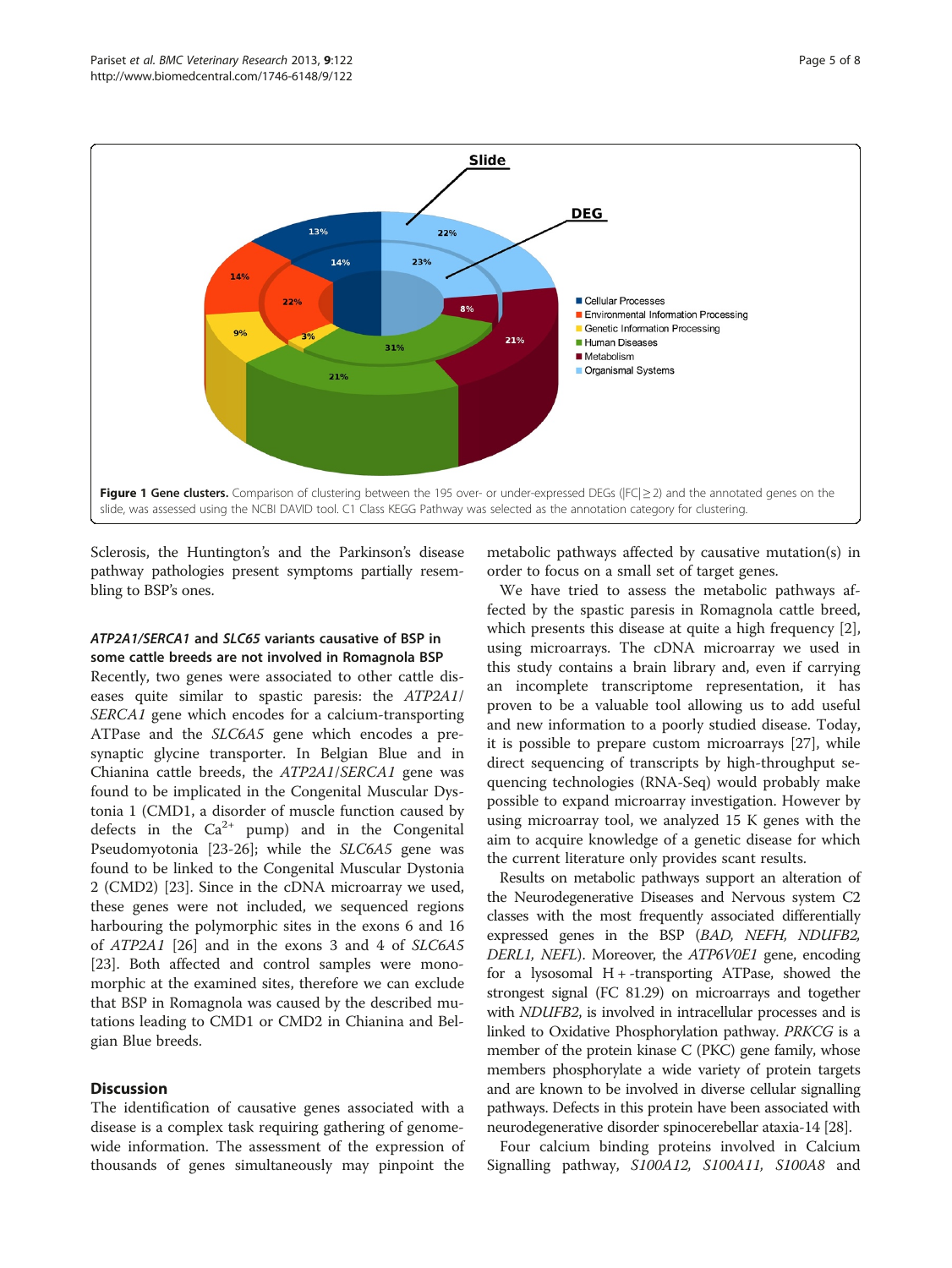<span id="page-5-0"></span>STK25, were weakly over-expressed in the affected animals. In Chianina cattle, a missense mutation in exon 6  $(c.491G > A)$  of the bovine  $ATP2A1/SERCA1$  gene, was implicated in Congenital Pseudomyotonia [[24,25](#page-6-0)], a disease very similar to BSP and paralleled to human Brody disease by Drögemüller and collaborators, [[26\]](#page-6-0). The same gene has been implicated also in Pseudomyotonia in Dutch Improved Red and White cross-breed [[29\]](#page-6-0). We tested this mutation in our diseased animals and we did not find any carrier nevertheless Congenital Pseudomyotonia shares many symptoms with BSP. Therefore, even if BSP does not result associated to the mutations causing Congenital Pseudomyotonia reported in other cattle breeds, our data suggest the involvement of the calcium signalling proteins and two C3 classes, the Neurotrophin signalling pathway and Amyotrophic lateral sclerosis.

Charlier and coll [\[23](#page-6-0)] identified a bovine disorder named CMD2, reminiscent of congenital myoclonus in Hereford cattle, and reported a mutation in the glycine transporter GlyT2 (SLC6A5) gene already associated to human hyperexplexia [[30](#page-6-0)]. Recently, SLC6A5 was also associated to hyperexplexia in Irish wolfhounds [\[31](#page-6-0)]. BSP shows many similarities with human hyperexplexia (OMIM 149400), an autosomal disease that can be caused by mutations in the genes encoding the alpha-1 subunit of the glycine receptor (GLRA1), the presynaptic glycine transporter-2 (SLC6A5), the beta-subunit of the glycine receptor (GLRB), the postsynaptic glycinergic proteins GPHN and ARHGEF9 [[32-](#page-6-0)[39](#page-7-0)]. Mutations in the latter gene cause hyperexplexia with epilepsy (OMIM 300607). In a previous study, we observed a number of mutations in GLRA1 and GLRB in Romagnola cattle [[40\]](#page-7-0), but none resulted significantly involved in the disease.

Our microarray results suggest also a defective glycinergic synaptic transmission in Romagnola BSP. The expression of the Rho GDP dissociation inhibitor (GDI) alpha (ARHGDIA) gene, of two neurotransmitter transporters (SLC41A3 and SLC25A20), of the organic anion transporter SLCO1A2 resulted altered in affected animals. In affected samples, we observed the overexpression of two genes involved in defective glycinergic synaptic transmission, GRINA and SLC6A9. This latter gene, encoding GlyT1, was recently implicated in defective glycinergic synaptic transmission in Zebrafish [\[41](#page-7-0)]. GFAP, encoding glial fibrillary acidic protein, linked to expression of the glutamate transporter Glt1 (SLC1A2) in Alexander disease, was also over-expressed in affected animals (FC 2.60). Mutations in NR4A2 (FC 3.06), a nuclear receptor family protein, have been associated with disorders related to dopaminergic dysfunction [\[42](#page-7-0)]. Most transporters involved in the drug disposal, characterized by broad substrate specificities and accepting structurally unrelated compounds, include members of SLC family.

The involvement of glycinergic proteins seems supported also at phenotypic level: the cholecystokinin (CCK) is involved in the neuroactive ligand-receptor interaction pathway. The release of CCK (ACBP) is linked to GABA and sensitive to clonazepam [[43\]](#page-7-0). These features are found also in human hyperexplexia and are in agreement with the differential expression of some GABA neurotransmitter transporters of the solute carrier family emerging from our analysis.

## Conclusions

BSP is a neuromuscular disorder, known since almost a century, not yet associated with a specific gene. Using microarrays, we identified several genes and pathways significantly linked to the development of BSP in Romagnola cattle breed. We identified genes belonging to two C3 classes, the Neurotrophin signalling pathway and the Amyotrophic Lateral Sclerosis.

Our results suggest also that the development of the disease is linked to a defective glycinergic synaptic transmission and an alteration of calcium signalling proteins. We reviewed the literature on the disease in order to compare published data with the KEGG categories identified by our microarray analysis. This will allow a gene targeted analysis aimed to identify BSPassociated polymorphisms in Romagnola. BSP shares many symptoms with other nervous diseases in this and other species, including humans. The study of the molecular mechanisms underpinning BSP in this and in other cattle breeds, as well as in other livestock species, may help to shed light also on neurodegenerative human diseases.

## Additional files

[Additional file 1: Table S1.](http://www.biomedcentral.com/content/supplementary/1746-6148-9-122-S1.docx) Significantly differentially expressed genes with Fold change |FC| ≥ 2.0 [Additional file 2: Table S2.](http://www.biomedcentral.com/content/supplementary/1746-6148-9-122-S2.docx) List of primer pairs used for qRT-PCR and PCR.

#### Competing interests

The authors declare that they have no competing interests.

#### Authors' contributions

LP: designed the study, carried out microarray experiments and drafted the manuscript. SBu and CEMG: performed microarray probes annotation and KEGG analysis. GP: performed statistical and chromosome position analyses. SBo and SBi: performed PCR and qRT-PCR experiments. AG: performed field survey and provided the samples used in microarray experiments. GC supervised statistical analysis. AV: participated in developing ideas, in supervision and revision of the manuscript. All authors read and approved the final manuscript.

#### Acknowledgements

We would like to thank Gabriella Porcai and Paolo Ciorba for technical assistance. We acknowledge CASPUR for computational resources.

#### Author details

<sup>1</sup>Department for Innovation in Biological, Agro-food and Forest systems (DIBAF), University of Tuscia, via S. Camillo de Lellis s.n.c, Viterbo, 01100, Italy.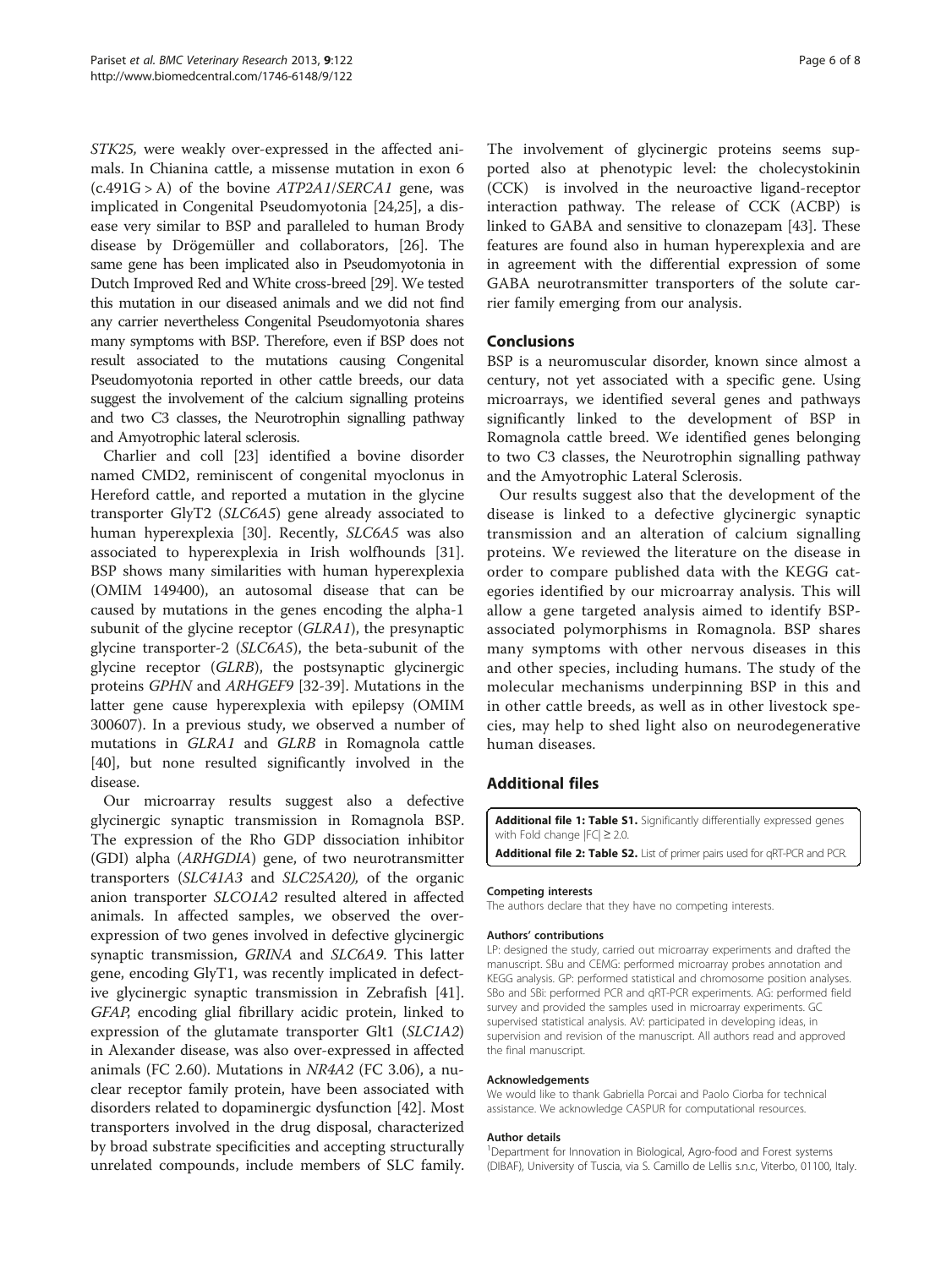<span id="page-6-0"></span><sup>2</sup>CASPUR, (Inter-University Consortium for the Application of Super-Computing for Universities and Research), via dei Tizii 6, Rome 00185, Italy. <sup>3</sup>Department of Veterinary Medical Sciences, University of Bologna, via Tolara di Sopra 50, 40064, Bologna, Ozzano Emilia, Italy.

#### Received: 20 May 2012 Accepted: 11 June 2013 Published: 19 June 2013

#### References

- 1. Ledoux M: Bovine spastic paresis: etiological hypotheses. Med Hypotheses 2001, 57:573–579.
- 2. Gentile A: La Paresi Spastica nel bovino di razza Romagnola. Atti Soc It Buiatria 2002, 34:191–198.
- 3. Chiocchetti R, Bombardi C, Grandis A, Mazzuoli G, Gentile A, Pisoni L, Joechler M, Lucchi ML: Cytoarchitecture, morphology, and lumbo sacral spinal cord projections of the red nucleus in cattle. Am J Vet Res 2006, 67:1662–1669.
- Chiocchetti R, Grandis A, Bombardi C, Joechler M, Pisoni L, Gentile A: Bulbo-Pons-Mesencephalic Projections to the Lumbo-Sacral Spinal Cord in Healthy and Spastic Paresis-Affected Cattle: A Comparative Investigation. Vet Res Commun 2006, 30(1):175–177.
- 5. Kendziorski C, Irizarry RA, Chen KS, Haag JD, Gould MN: On the utility of pooling biological samples in microarray experiments. PNAS 2005, 102(12):4252–4257.
- Jann OC, Aerts J, Jones M, Hastings N, Law A, McKay S, Marques E, Prasad A, Yu J, Moore SS, Floriot S, Mahe MF, Eggen A, Silveri L, Negrini R, Milanesi E, Ajmone-Marsan P, Valentini A, Marchitelli C, Savarese MC, Janitz M, Herwig R, Hennig S, Gorni C, Connor EE, Sonstegard TS, Smith T, Drogemuller C, Williams JL: A second generation radiation hybrid map to aid the assembly of the bovine genome sequence. BMC Genom 2006, 7(1):283.
- 7. McGuire K, Glass EJ: The expanding role of microarrays in the investigation of macrophage responses to pathogens. Vet Immunol Immunopathol 2005, 105(3–4):259–275.
- 8. Kerr MK, Churchill GA: Statistical design and the analysis of gene expression microarray data. Genet Res 2001, 77:123–128.
- 9. Rozen S, Skaletsky HJ: Primer 3. [http://www.genome.wi.mit.edu/](http://www.genome.wi.mit.edu/genome_software/other/primer3.html) [genome\\_software/other/primer3.html](http://www.genome.wi.mit.edu/genome_software/other/primer3.html).
- 10. Hall TA: BioEdit: a user-friendly biological sequence alignment editor and analysis program for Windows 95/98/NT. Nucl Acids Symp Ser 1999, 41:95–98.
- 11. Peng X, Wood CL, Blalock EM, Chen KC, Landfield PW, Stromberg AJ: Statistical implications of pooling RNA samples for microarray experiments. BMC Bioinforma 2003, 4:26.
- 12. Fang Y, Brass A, Hoyle DC, Hayes A, Bashein A, Oliver SG, Waddingtong D, Rattray M: A model-based analysis of microarray experimental error and normalisation. Nucleic Acids Res 2003, 31:e96.
- 13. Yang YH, Dudoit S, Luu P, Speed TP: Normalization for cDNAmicroarray data. In Microarrays: optical technologies and informatics, Society for Optical Engineering. Edited by Bittner M, Chen Y, Dorsel A, Dougherty ER, San Jose CA. 2001:41–152.
- 14. Scharpf RB, Iabocuzio-Donahue CA, Sneddon JB, Parmigiani G: When one should substract background fluorescence in two color microarrays? Biostatistics 2007, 8:695–707.
- 15. Benjamini Y, Hochberg Y: Controlling the false discovery rate: a practical and powerful approach to multiple testing. J R Stat Soc 1995, 57:289-300.
- 16. Kanehisa M, Goto S: KEGG: Kyoto Encyclopedia of Genes and Genomes. Nucleic Acids Res 2000, 28:27–30.
- 17. Kanehisa M, Araki M, Goto S, Hattori M, Hirakawa M, Itoh M, Katayama T, Kawashima S, Okuda S, Tokimatsu T, Yamanishi Y: KEGG for linking genomes to life and the environment. Nucleic Acids Res 2008, 36:D480–D484.
- 18. Khatri P, Draghici S: Ontological analysis of gene expression data: Current tools, limitations, and open problems. Bioinformatics 2005, 21:3587–3595.
- 19. Huang DW, Sherman BT, Lempicki RA: Systematic and integrative analysis of large gene lists using DAVID Bioinformatics Resources. Nat Protoc 2009, 4(1):44–57.
- 20. Huang DW, Sherman BT, Lempicki RA: Bioinformatics enrichment tools: paths toward the comprehensive functional analysis of large gene lists. Nucleic Acids Res 2009, 37(1):1–13.
- 21. Dennis G Jr, Sherman BT, Hosack DA, Yang J, Gao W, Lane HC, Lempicki RA: DAVID: Database for Annotation, Visualization, and Integrated Discovery. Genome Biol 2003, 4:P3.
- 22. Elstner M, Morris CM, Heim K, Lichtner P, Bender A, Mehta D, Schulte C, Sharma M, Hudson G, Goldwurm S, Giovanetti A, Zeviani M, Burn DJ, McKeith IG, Perry RH, Jaros E, Krüger R, Wichmann HE, Schreiber S, Campbell H, Wilson JF, Wright AF, Dunlop M, Pistis G, Toniolo D, Chinnery PF, Gasser T, Klopstock T, Meitinger T, Prokisch H, Turnbull DM: Single-cell expression profiling of dopaminergic neurons combined with association analysis identifies pyridoxal kinase as Parkinson's disease gene. Ann Neurol 2009, 66:792–798.
- 23. Charlier C, Coppieters W, Rollin F, Desmecht D, Agerholm JS, Cambisano N, Carta E, Dardano S, Dive M, Fasquelle C, Frennet JC, Hanset R, Hubin X, Jorgensen C, Karim L, Kent M, Harvey K, Pearce BR, Simon P, Tama N, Nie H, Vandeputte S, Lien S, Longeri M, Fredholm M, Harvey RJ, Georges M: Highly effective SNP-based association mapping and management of recessive defects in livestock. Nat Genet 2008, 40:449–454.
- 24. Sacchetto R, Testoni S, Gentile A, Damiani E, Rossi M, Liguori R, Drögemüller C, Mascarello F: A Defective SERCA1 Protein Is Responsible for Congenital Pseudomyotonia in Chianina Cattle. Am J Pathol 2009, 174(2):565–573.
- 25. Testoni S, Boni P, Gentile A: Congenital pseudomyotonia in Chianina cattle. Vet Rec 2008, 163:252.
- 26. Drögemüller C, Drögemüller M, Leeb T, Mascarello F, Testoni S, Rossi M, Gentile A, Damiani E, Sacchetto R: Identification of a missense mutation in the bovine ATP2A1 gene in congenital pseudomyotonia of Chianina cattle: An animal model of human Brody disease. Genomics 2008, 92(6):474–477.
- 27. Pariset L, Chillemi G, Bongiorni S, Spica VR, Valentini A: High throughput transcriptomic analysis for species without known genomic DNA sequences. Rev New Biotechnol 2009, 25(5):272–279.
- 28. Seki T, Shimahara T, Yamamoto K, Abe N, Amano T, Adachi N, Takahashi H, Kashiwagi K, Saito N, Sakai N: Mutant gamma PKC found in spinocerebellar ataxia type 14 induces aggregate-independent maldevelopment of dendrites in primary cultured Purkinje cells. Neurobiol Dis 2009, 33(2):260–273.
- 29. Grünberg W, Sacchetto R, Wijnberg I, Neijenhuis K, Mascarello F, Damiani E, Drögemüller C: Pseudomyotonia, a muscle function disorder associated with an inherited ATP2A1 (SERCA1) defect in a Dutch Improved Red and White cross-breed calf. Neuromuscul Disord 2010, 20(7):467-470.
- 30. Eulenburg V, Becker K, Gomeza J, Schmitt B, Becker CM, Betz H: Mutations within the human GLYT2 (SLC6A5) gene associated with hyperekplexia. Biochem Biophys Res Commun 2006, 348(2):400–405.
- 31. Gill JL, Capper D, Vanbellinghen JF Chung SK, Higgins RJ, Rees MI, Shelton D, Harvey RJ: Startle disease in Irish wolfhounds associated with a microdeletion in the glycine transporter GlyT2 gene. Neurobiol Dis 2011, 43(1):184–189.
- 32. Rees MI, Andrew M, Jawad S, Owen MJ: Evidence for recessive as well as dominant forms of startle disease (hyperekplexia) caused by mutations in the alpha 1 subunit of the inhibitory glycine receptor. Hum Molec Genet 1994, 3:2175–2179.
- 33. Shiang R, Ryan SG, Zhu YZ, Hahn AF, O'Connell P, Wasmuth JJ: Mutations in the alpha 1 subunit of the inhibitory glycine receptor cause the dominant neurologic disorder, hyperekplexia. Nat Genet 1993, 5:351–357.
- 34. Milani N, Mulhardt C, Weber RG, Lichter P, Kioschis P, Poustka A, Becker CM: The human glycine receptor beta subunit gene (GLRB): structure, refined chromosomal localization, and population polymorphism. Genomics 1998, 50:341–345.
- 35. Pierce KD, Handford CA, Morris R, Vafa B, Dennis JA, Healy PJ, Schofield PR: A nonsense mutation in the alpha1 subunit of the inhibitory glycine receptor associated with bovine myoclonus. Mol Cell Neurosci 2001, 17(2):354–363.
- 36. Rees MI, Lewis TM, Kwok JBJ, Mortier GR, Govaert P, Snell RG, Schofield PR, Owen MJ: Hyperekplexia associated with compound heterozygote mutations in the beta-subunit of the human inhibitory glycine receptor (GLRB). Hum Molec Genet 2002, 11:853–860.
- 37. Rees MI, Harvey K, Ward H, White JH, Evans L, Duguid IC, Hsu CCH, Coleman SL, Miller J, Baer K, Waldvogel HJ, Gibbon F, Smart TG, Owen MJ, Harvey RJ, Snell RG: Isoform heterogeneity of the human gephyrin gene (GPHN), binding domains to the glycine receptor, and mutation analysis in hyperekplexia. J Biol Chem 2003, 278:24688–24696.
- 38. Rees MI, Harvey K, Pearce BR, Chung SK, Duguid IC, Thomas P, Beatty S, Graham GE, Armstrong L, Shiang R, Abbott KJ, Zuberi SM, Stephenson JBP, Owen MJ, Tijssen MAJ, Van den Maagdenberg AMJM, Smart TG, Supplisson S, Harvey RJ: Mutations in the gene encoding GlyT2 (SLC6A5) define a presynaptic component of human startle disease. Nat Genet 2006, 38:801–806.